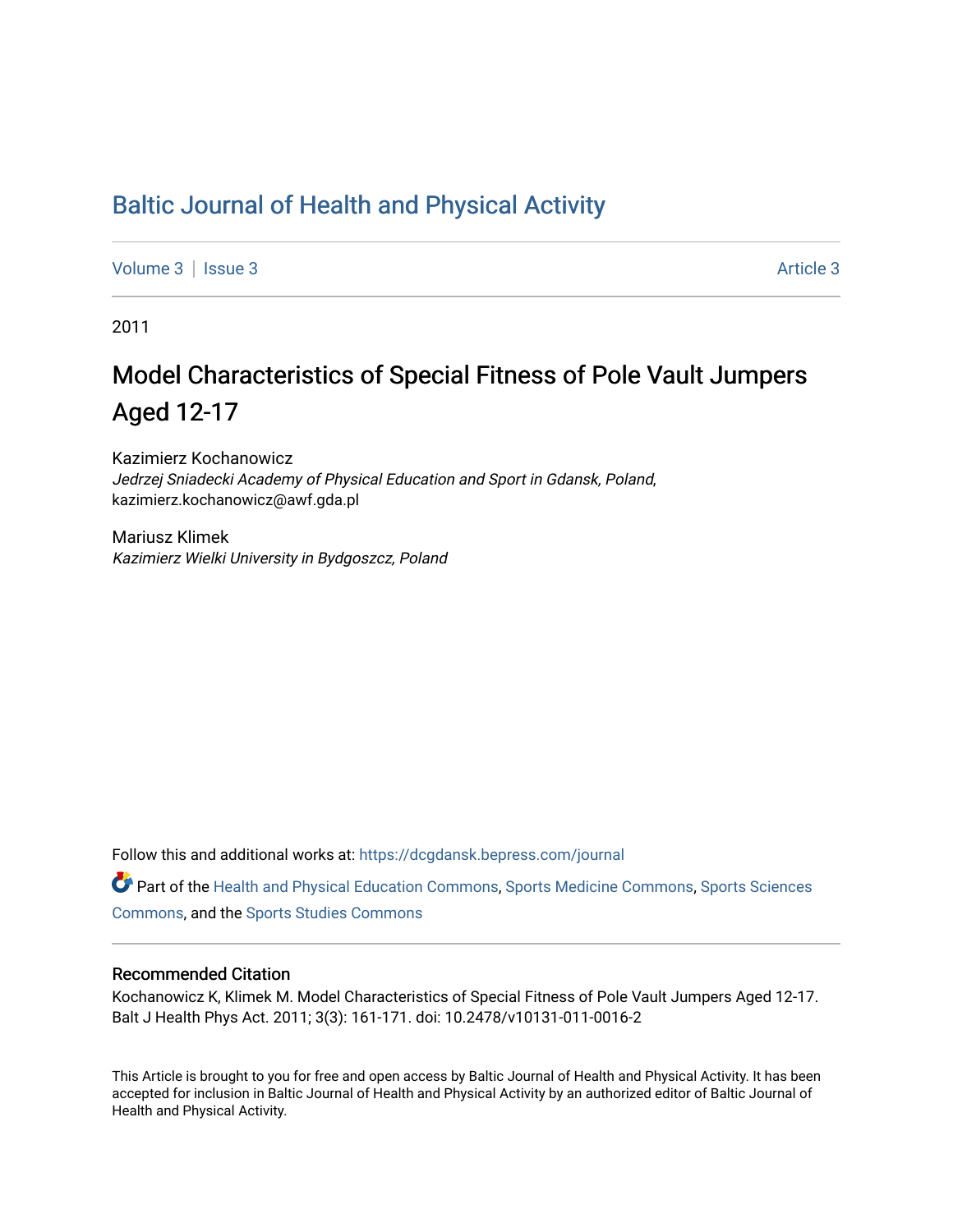

|                                                                                                                                                           | <b>Model Characteristics of Special Fitness of Pole</b><br>Vault Jumpers Aged 12–17                                                                                                                                                                                                                                                                                                                                                                                                                                                                                                                                                                                                                                                                                                                                                                                                                              |
|-----------------------------------------------------------------------------------------------------------------------------------------------------------|------------------------------------------------------------------------------------------------------------------------------------------------------------------------------------------------------------------------------------------------------------------------------------------------------------------------------------------------------------------------------------------------------------------------------------------------------------------------------------------------------------------------------------------------------------------------------------------------------------------------------------------------------------------------------------------------------------------------------------------------------------------------------------------------------------------------------------------------------------------------------------------------------------------|
|                                                                                                                                                           | DOI: 10.2478/v10131-011-0016-2                                                                                                                                                                                                                                                                                                                                                                                                                                                                                                                                                                                                                                                                                                                                                                                                                                                                                   |
| <b>Authors' Contribution:</b><br>A - Study Design                                                                                                         | Kazimierz Kochanowicz <sup>1 (A, C, D, E, F)</sup> , Mariusz Klimczyk <sup>2 (A, B, C, D, E, F)</sup>                                                                                                                                                                                                                                                                                                                                                                                                                                                                                                                                                                                                                                                                                                                                                                                                            |
| B - Data Collection<br>C - Statistical Analysis<br>D - Data Interpretation<br>E - Manuscript Preparation<br>F - Literature Search<br>G - Funds Collection | <sup>1</sup> Jędrzej Śniadecki Academy of Physical Education and Sport in Gdańsk, Poland<br><sup>2</sup> Kazimierz Wielki University in Bydgoszcz, Poland                                                                                                                                                                                                                                                                                                                                                                                                                                                                                                                                                                                                                                                                                                                                                        |
|                                                                                                                                                           | Key words: model characteristics, grading scales, pole vault                                                                                                                                                                                                                                                                                                                                                                                                                                                                                                                                                                                                                                                                                                                                                                                                                                                     |
|                                                                                                                                                           | <b>Abstract</b>                                                                                                                                                                                                                                                                                                                                                                                                                                                                                                                                                                                                                                                                                                                                                                                                                                                                                                  |
|                                                                                                                                                           | Background:   The aim of the research was to define model characteristics of special fitness in pole                                                                                                                                                                                                                                                                                                                                                                                                                                                                                                                                                                                                                                                                                                                                                                                                             |
| <b>Material/Methods:</b>                                                                                                                                  | vault jumpers of different age categories.<br>Experimental research was conducted between 2002 and 2009 involving 78<br>sportsmen doing pole vault at sports club "Zawisza" Bydgoszcz, "Gwardia" Piła,<br>"Śląsk" Wrocław, pole vault centre Gdańsk, and TS "Olimpia" Poznań. In comprised:<br>an assessment of physical development, testing physical fitness, and recording sports<br>results.                                                                                                                                                                                                                                                                                                                                                                                                                                                                                                                 |
|                                                                                                                                                           | <b>Results:</b> An analysis of the contestants' physical development dynamics gave a chance to<br>isolate significant moments of differentiation of somatic build features as a result of<br>the applied training stimulus in pole vault.<br>It can also be observed that the sportsmen achieving the best scores in pole vault<br>achieved better results in particular physical fitness attempts than their peers.<br>Results of a correlative analysis, taking into account statistical distribution, allowed<br>defining special fitness indices in a uniform grading scale.                                                                                                                                                                                                                                                                                                                                 |
|                                                                                                                                                           | <b>Conclusions:</b> The above grading scale allows assessing the level of development of particular<br>indices in a normalised scale making it possible to compare them against the value of<br>changes occurring during the training process.<br>The analysis of particular indices in a uniform grading scale creates the basis for a<br>generalised assessment of special preparation of pole vault jumpers, presentation of<br>their individual model and programming further development. Generalised<br>characteristics in qualitative and quantitative approach make it possible to define the<br>level of special preparation in categories: high, above average, average, below<br>average, low.<br>The determination of model characteristics of pole vault jumpers aged 12-17 allowed<br>defining specific trainings tasks and individualisation in programming and realization<br>of training loads. |
| Word count: 4,258                                                                                                                                         |                                                                                                                                                                                                                                                                                                                                                                                                                                                                                                                                                                                                                                                                                                                                                                                                                                                                                                                  |

| <b>THE SHOW AND INTERNATION</b> |                                |
|---------------------------------|--------------------------------|
| Tables: 5                       | Received: February 2011        |
| <b>Figures: 2</b>               | Accepted: June 2011            |
| References: 19                  | <b>Published: October 2011</b> |

**Address for correspondence:** 

dr hab. prof. nadzw. Kazimierz Kochanowicz Academy of Physical Education and Sport, Department of Sport Theory, ul. K. Górskiego 1, 80- 336 Gdańsk, Poland Phone: +48 58 554-73-17, e-mail: kochk@awf.gda.pl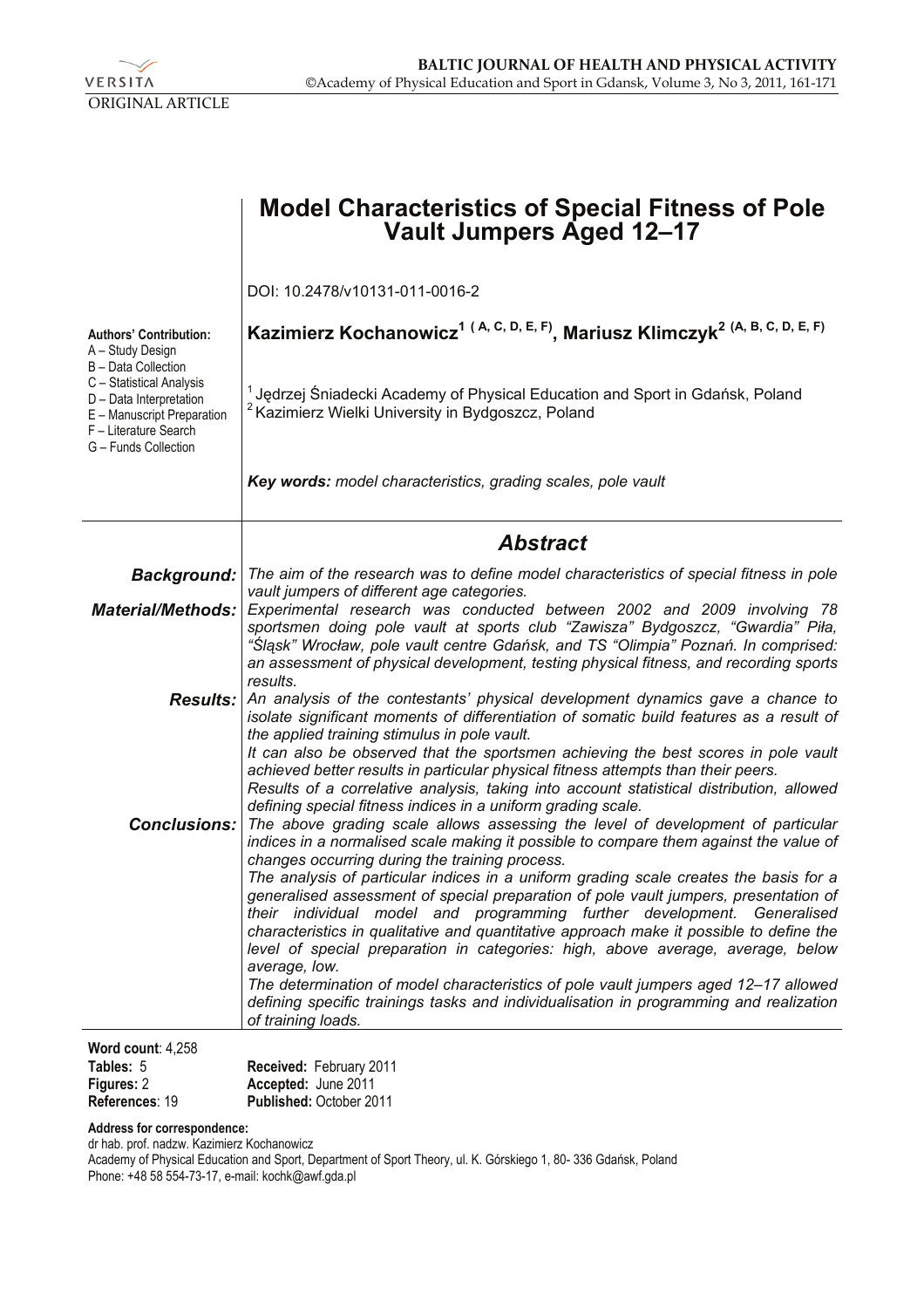#### **Introduction**

The popularity and importance of sport in the world is gradually rising. It can be exemplified by a rising number of countries participating in international competitions and new records broken by sportsmen of different sports disciplines. A dynamic development of professional sport depends on social, economic and political conditions and involves teams of scientists, prominent coaches and contestants with suitable psycho-physical predispositions in the above process [1, 2, 3, 4, 5].

At present practical training activity forces a coach to gain broad knowledge in the field of making decisions significant for this process. Coaches should be aware of the development possibilities of the athletes trained by them and know how to use different science fields whose aim is to optimize the training process. The process of sports preparation at particular stages of biological development is different and based on an individual adaptive response of the contestant's organism occurring under the influence of the training stimulus. Sozański [6], Ulatowski [7], Ważny [8], Klimczyk [9] and others draw attention to the fact that effective management of the training process is connected with a competent use of various model characteristics.

In science a model is a kind of mental design or a real (mathematical) system which reflects the object of research. The model can be used to conduct experiments which would be difficult to realize on the real object. Here, this term serves as a pattern according to which the phenomenon is described. The model can be an object of the research, but it can also be a research tool used to describe the real world phenomena. In this case we talk about the model experiment in which mathematical, physical, cybernetic and other models are used [10, 11, 12].

Platonov [3] points to three basic functions of models in sports theory and practice. The first one concerns the use of model characteristics to change the prototype and gain new information. The next function consists in applying the models to generalise empirical research and determine a correlation of various processes concerning sports activity. The third function consists in proving significant infiltration of the models obtained during experimental research to the practical sphere of sports activity.

Model characteristics used in sport are considered mainly in two fundamental groups:

- specific models for sports activity showing different types of the contestants' sports preparation, models concerning the morphological construction of the body, connected with the functioning of organs and systems ensuring the effectiveness of training;
- models presenting the dynamics and stability of sports mastery, the development of training effects and sports career; models of the basic organizational constructions of the sports training process where the subsequent stages and learning cycles are taken into account; models of the training plan where micro-, meso- and macro-cycles are included, models of training units and some of their parts, models of exercises [10, 13, 14, 15].

Platonov [3], Sozański [5], Ważny [8], Kochanowicz and Zaporożanow [13] draw attention to:

- 1. connecting the model process with current, operational and stage control tasks in order to optimize the training process in relation to competition requirements;
- 2. showing the number of parameters defining a specific model and their dependencies;
- 3. determining the time of functioning of particular models, their harness area and the possibility of their correction and change.

Models applied in the process of sports training and competition are divided in the following way: general, group and individual.

General models constitute the character of the analysed object or process. In this model research should involve a numerous group of athletes giving evidence of a significant level of sports preparation. Individuals of determined age, sex, level of proficiency in a particular discipline or a sports event take part in them. These are models expressing various aspects of participation in sports competition, models of macro-cycles or a construction of an annual training cycle. The models constitute guidelines to programming the training process and participating in sports competition in a particular sports discipline.

Group models are a result of the examination of the entirety of the group of contestants or team characterised by specific features within the selected sports discipline. The results of research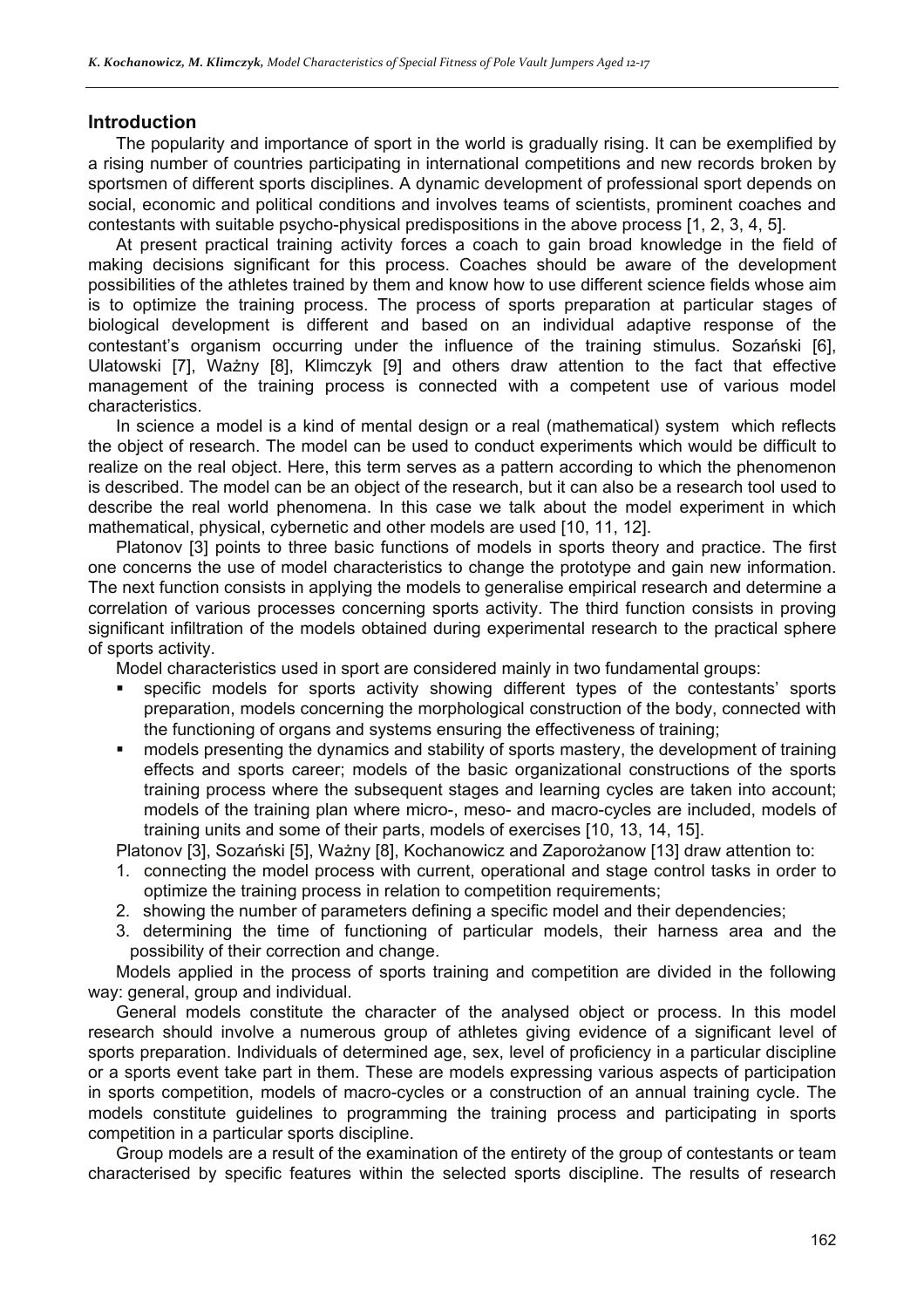show that athletes achieving the best scores in other sports disciplines may belong, to the number of characteristic groups, depending on their specific features which have the crucial role in achieving a sports result (e.g. coordination, speed-power and others).

Individual models are created for particular contestants on the basis of long-term observations of organism's response to a training stimulus and participation in sports competitions. Various models result from the conducted research, among others sports preparation, particular training units, micro-cycles, direct sports preparation, particular aspects of the contestants' preparation [4, 8, 10, 14].

Basic indices forming the model structure of pole vault involve:

- 1. precision and the speed of execution of particular coordination tasks,
- 2. implementation of the tasks determining psycho-motor parameters included in special fitness attempts and showing the level of sports proficiency [9, 16].

Defining the model structures of the pole vault gives the possibility to determine features which should characterise talented sportsmen predisposed to achieving high scores at the international level.

The aim of the research was to define model characteristics of special fitness of pole vault jumpers of different age categories.

#### **Materials and Methods**

Experimental research was conducted in between 2002 and 2009 involving 78 sportsmen doing pole vault in the sports club "Zawisza" Bydgoszcz, "Gwardia" Piła, "Śląsk" Wrocław, pole vault centre Gdańsk, TS "Olimpia" Poznań. Eighteen sportsmen aged 12, twenty-three aged 13, twelve aged 14, eight aged 15, seven aged 16 and nine aged 17 were examined. Most of the examined contestants had started their training process at the age of 12. Nine of them had taken up training at the age of 13, four at the age of 14 and three at the age of 16.

The participants aged 12, 13 and 14 underwent training at a sports club 3–4 times a week. The training unit was 60–90 minutes long. At school, they executed a Physical Education programme in the amount of 3-4 45-minute sessions a week with an emphasis on developing general physical fitness. The participants aged 15, 16 and 17 underwent training at a sports club 4–6 times a week. The training unit was 60-90 minutes long, while at school, similarly to their younger colleagues, they executed a Physical Education programme in the amount of 3–4 45-minute units a week with an emphasis on developing general physical fitness.

While examining the research problem the methods of pedagogical observation and individual case studies were used.

The research included an assessment of physical development, physical fitness and sports results, which was conducted prior to the competition and also during the competition phase.

The assessment of physical development was done on the basis of anthropometric measurements of the following indices of somatic composition:

- 1. body height (basis-vertex),
- 2. body mass,
- 3. torso length (suprasternale-symphysion),
- 4. lower limb length (basis-symphysion),
- 5. upper limb length (acromion-daktylion III),
- 6. shoulder width (acromion-acromion),
- 7. pelvis width (iliocristale-iriocristale),
- 8. thigh circumference,
- 9. shank circumference,
- 10. arm circumference,
- 11. volume of chest during inspiration,
- 12. volume of chest during exhalation,

13. chest breadth (the difference of the chest volume during inspiration and exhalation).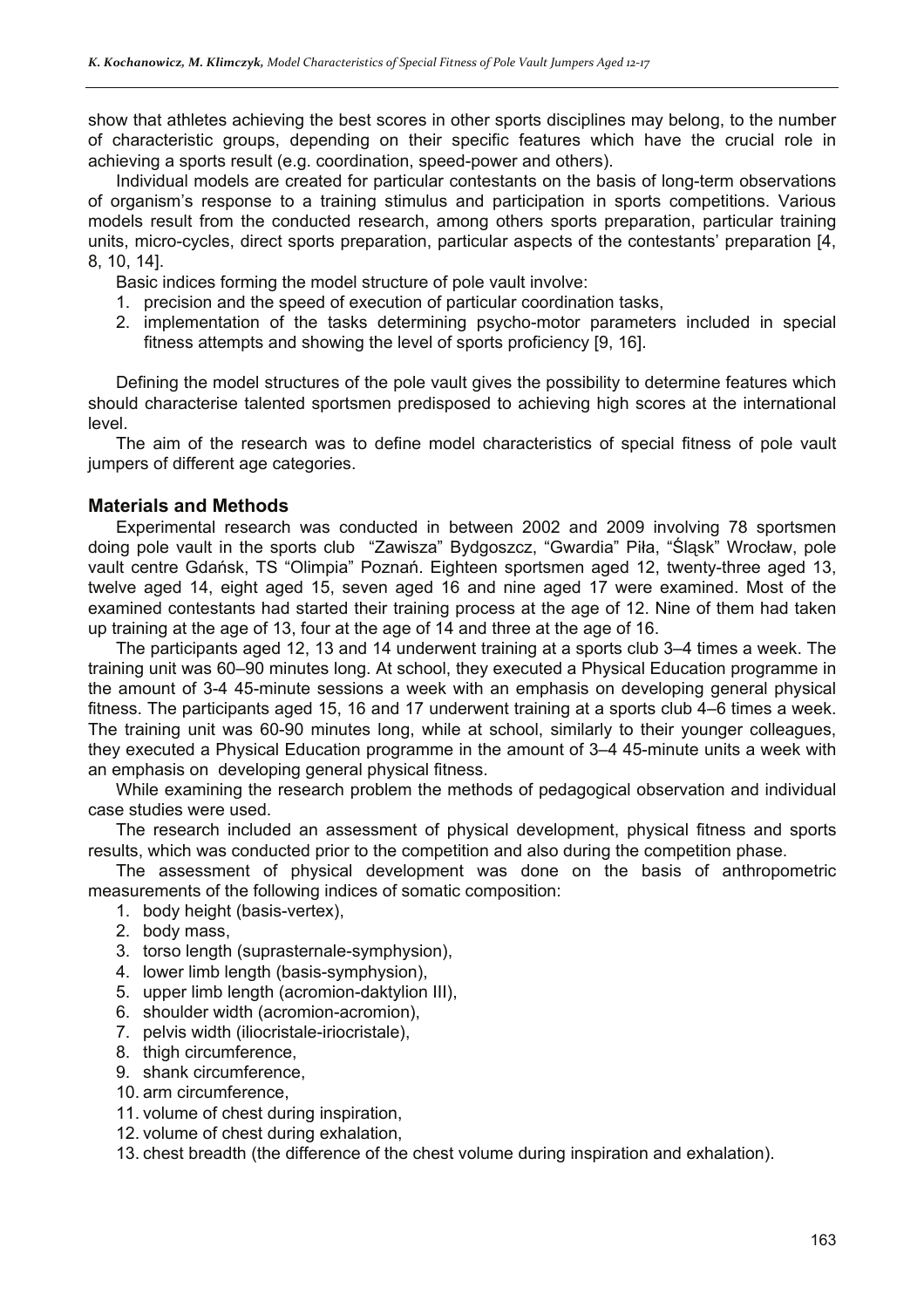These were measured by the means of an anthropometer, bow compasses, a measuring tape and scales.

Physical fitness was assessed on the basis of 14 control attempts. They were selected according to the system of control indices suitable for the requirements of the sports event – pole vault [16]:

- 1. running speed at 30 m distance with a high start [s],
- 2. running speed at 15 m distance with a 20-m run-up [s],
- 3. running speed at 15 m distance with a 20-m run-up with a pole [s],
- 4. running speed at 15 m distance with a 20-m run-up with setting a pole [s],
- 5. strength measured by long jump at state [cm],
- 6. explosive strength measured by long jump with a 20-m run-up [cm],
- 7. strength of back muscles and shoulder girdle measured by lifting feet to a horizontal bar from straight arm overhang [number],
- 8. strength of back muscles and shoulder girdle measured by lifting feet to a horizontal bar from straight arm overhang 5 times in good time [number],
- 9. strength of shoulder girdle and shoulders muscles measured by climbing a 3-m rope [s],
- 10. strength of shoulder girdle and shoulders muscles, horizontal pull-ups [number],
- 11. strength of shoulder girdle and shoulders muscles, 5 horizontal pull-ups in good time [s],
- 12. test of pole vault [cm],
- 13. coordination and explosive strength measured by "flying" over a crossbeam from back somersault through a handstand (from a mattress) [cm],
- 14. strength measured by 4-kg shot put thrown back over the head [m].

Just before the planned attempts were made, the participants were instructed in detail on a way of their execution and then the 15-minute warm-up was conducted by a coach.

In order to perform an analysis of sports results, official competition protocols were used. The collected material was analysed statistically taking into account the minimum, maximum and mean values; the variance of the examined parameters, statistical distribution and Pearson correlation factors were considered as statistically important at p<0.05.

#### **Results**

The analysis of physical development of pole vault jumpers over a period of 7 years made it possible to carefully examine the changes occurring in its particular indices and to assess it with regard to the pace of development and differentiation in the group (Table 1). A development of all somatic build indices can be noticed. It is important to emphasise the biggest growth in the body height of pole vault jumpers aged 13–15. It reached the level of 8 cm. At this age also relatively the smallest increase in body weight was noticed, which is the evidence of the athletes' greater slenderness. Age 16 is characterised by smaller dynamics of body height development and a greater growth in muscle mass and the shoulder width. Despite the smaller number of pole vault jumpers aged 15–17 (7–10 contestants) in comparison to the groups of younger contestants (aged 12–14), their a greater homogeneity with regard to somatic build can be observed. The evidence for that is a slight variance of the research results reaching the level of 0.77% in the index of pelvis width to 6.52% in the body mass index. For younger sportsmen the above indices were more dispersed and they reached from 19.7% to 9.49% respectively.

The analysis of the dynamics of the athletes' physical development gave an opportunity to isolate significant moments of the process of the organism adaptation which occur as a result of the applied training stimulus.

Presented in Table 1 somatic build parameters of young pole vault jumpers may be considered as model characteristics in the method of selecting the candidates for training and in the process of managing the training at particular stages of advancement.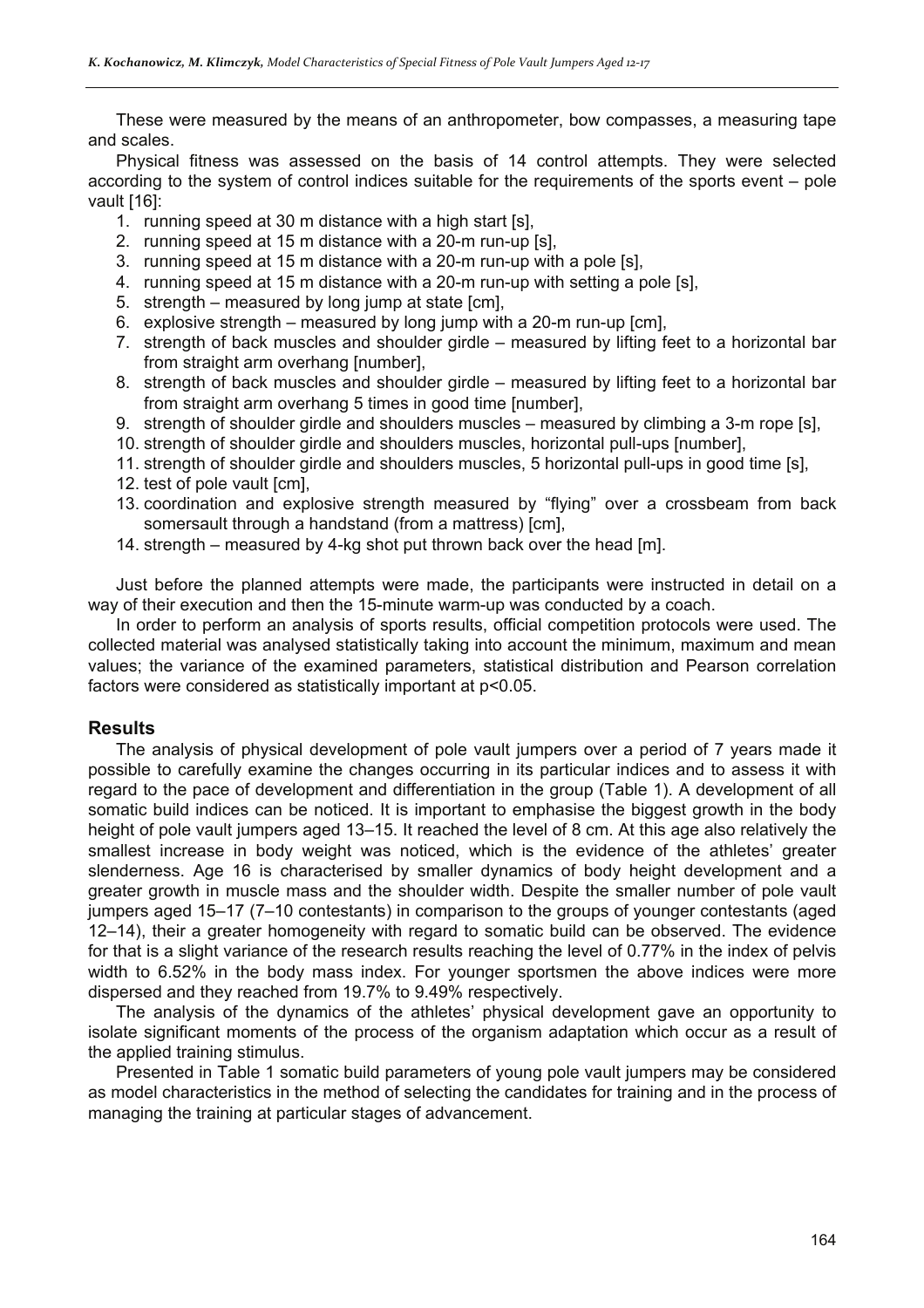| No | Examined parameters    | Statistical                    | Age                           |                               |                                |                               |                              |                               |  |  |
|----|------------------------|--------------------------------|-------------------------------|-------------------------------|--------------------------------|-------------------------------|------------------------------|-------------------------------|--|--|
|    |                        | values                         | 12 n-18                       | 13 n-23                       | 14 n-12                        | $15n-8$                       | 16 n-7                       | 17 n-10                       |  |  |
| 1  | Body height [cm]       | Average<br>Min<br>Max<br>v %   | 155.67<br>144<br>172<br>7.13  | 158.98<br>149<br>178<br>6.97  | 166.08<br>157.5<br>180<br>7.01 | 174.88<br>165<br>182<br>6.15  | 180.71<br>178<br>185<br>2.69 | 183.45<br>174<br>190<br>4.8   |  |  |
| 2  | Body weight [kg]       | Average<br>Min<br>Max<br>$v\%$ | 40.81<br>31.7<br>66<br>7.8    | 43.07<br>32.1<br>71<br>7.65   | 48.42<br>37.5<br>73<br>9.49    | 56.81<br>48<br>65.5<br>6.52   | 67.29<br>62<br>78<br>5.31    | 70.87<br>60<br>76<br>4.73     |  |  |
|    | Rohrer index           | X                              | 1.08                          | 1.07                          | 1.06                           | 1.06                          | 1.14                         | 1.15                          |  |  |
| 3  | Shoulder width<br>[cm] | Average<br>Min<br>Max<br>v %   | 32.85<br>26.7<br>36.9<br>2.44 | 34.43<br>29.4<br>37.9<br>2.41 | 35.28<br>33.1<br>39<br>1.97    | 36.44<br>34.5<br>38.5<br>1.43 | 37.7<br>36<br>39<br>0.95     | 40.13<br>36.7<br>43.9<br>2.28 |  |  |
|    | Index 1/3              | Average                        | 21.1                          | 21.66                         | 21.24                          | 20.84                         | 20.86                        | 21.88                         |  |  |
| 4  | Pelvis width<br>[cm]   | Average<br>Min<br>Max<br>v %   | 23.34<br>21.3<br>27.9<br>1.68 | 23.99<br>21.5<br>28.5<br>1.67 | 26.13<br>23.6<br>29.1<br>2.08  | 27.73<br>26.5<br>29.1<br>0.77 | 29.77<br>28<br>37.2<br>3.33  | 29.52<br>27.7<br>32.5<br>1.47 |  |  |
|    | Index 3/4              | Average                        | 70.05                         | 69.68                         | 74.06                          | 76.1                          | 78.97                        | 73.56                         |  |  |
| 5  | Torso length<br>[cm]   | Average<br>Min<br>Max<br>v %   | 43.44<br>38.7<br>46.8<br>2.4  | 43.9<br>40<br>47.6<br>2.55    | 45.2<br>42<br>50<br>2.7        | 50.1<br>44<br>53<br>4         | 53.2<br>50<br>55<br>1.57     | 55.13<br>53<br>57.1<br>1.62   |  |  |
|    | Index 4/5              | Average                        | 53.75                         | 54.66                         | 57.81                          | 55.35                         | 55.96                        | 53.55                         |  |  |

Tab. 1. Somatic build indices of pole vault jumpers aged 12–17

The analysis of the results of physical fitness tests in particular age groups showed their systematic growth. The highest values were recorded in attempts of speed character and strength character (with the exception of long jump at state and with a run-up). The standard deviation oscillated between 0.02 and 4.85, while the greatest dispersion of results was recorded in long jump with a run-up, which oscillated between 18.88 and 36.87 (Table 2).

A greater dispersion of the tests results in the attempts of general character, e.g. long jump at state or long jump with a run-up, is one of the characteristics of pole vault jumpers. The decreasing tendency of the dispersion of the examined parameters in indices specific for a run-up or moving the body over a crossbeam ("flying") is clearly marked. However, there are attempts (e.g. pole vault) in which we can observe their increase. Despite the greater content of special fitness indices with age and longer training, we can observe a greater diversity of sports results. At the age of 11 it reached 11.28% and at the age of 17 – 58.72%.

The biggest improvement in sports results in pole vault was recorded at the age of 15 (average about 90 cm). While the highest scores were achieved by the sportsmen aged 17.

The conducted analysis of the tests results revealsthat the sportsmen achieving the best results in the pole vault in the subsequent age categories achieved better results in particular physical fitness attempts than the average value in their group. The results achieved by them in some attempts reached the maximum values or they were very close to them or they significantly varied. It means that particular sportsmen have individual predispositions which together contribute to achieving the best score in pole vault. An example of the above is provided by one of the athletes, who at the age of 17, achieved the worst score in 5 pull-ups on a horizontal bar in good time and the run at 15-m distance without a pole in his age group, while the best score in a 4-kg shot put thrown back over the head. He achieved 95 cm (where the maximum score was 120 cm) in "flying" over a crossbeam from a back somersault through a handstand (from a mattress), and he was second in pole vault with the score of 470 cm.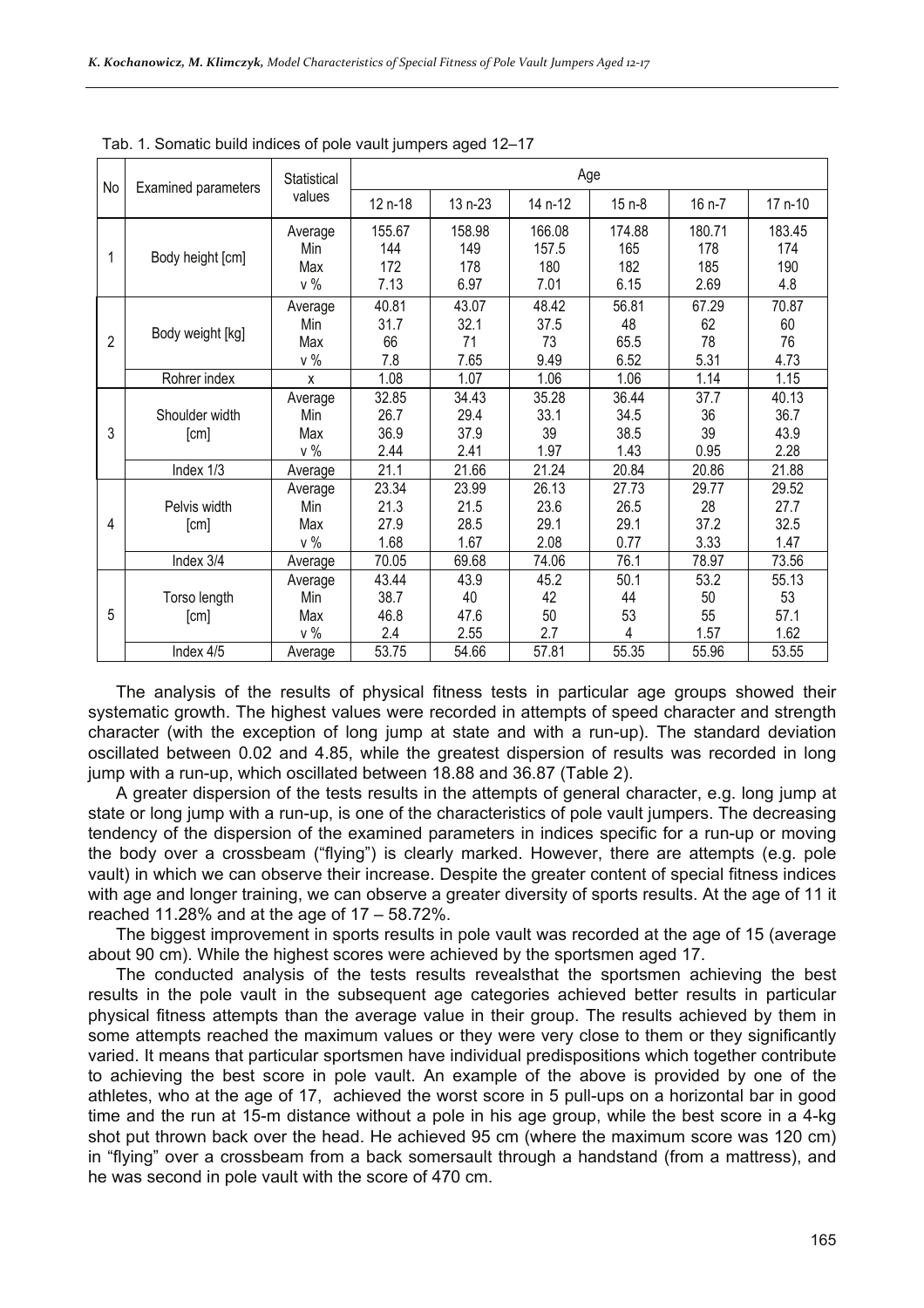| No             | <b>Examined parameters</b>                                                                        | Statistical                    |                                      |                               |                               | Age                           |                                    |                               |
|----------------|---------------------------------------------------------------------------------------------------|--------------------------------|--------------------------------------|-------------------------------|-------------------------------|-------------------------------|------------------------------------|-------------------------------|
|                |                                                                                                   | values                         | 12                                   | 13                            | 14                            | 15                            | 16                                 | 17                            |
| $\mathbf{1}$   | Run at 15 m with 20-m run-up<br>[s]                                                               | Average<br>Min<br>Max<br>$v\%$ | 2.2<br>$\overline{2}$<br>2.38<br>0.1 | 2.13<br>1.94<br>2.3<br>0.08   | 2.03<br>1.91<br>2.18<br>0.09  | 1.91<br>1.81<br>2.1<br>0.1    | 1.82<br>1.75<br>1.98<br>0.07       | 1.75<br>1.67<br>1.86<br>0.07  |
| $\overline{2}$ | Run at 15 m with a pole with<br>20-m run-up [s]                                                   | Average<br>Min<br>Max<br>$v\%$ | 2.43<br>2.22<br>2.65<br>0.11         | 2.29<br>2.21<br>2.42<br>0.06  | 2.14<br>1.95<br>2.29<br>0.12  | 1.97<br>1.85<br>2.19<br>0.11  | 1.92<br>1.8<br>2.05<br>0.09        | 1.82<br>1.67<br>1.97<br>0.1   |
| 3              | Run at 15 m with setting a<br>pole with 20-m run-up [s]                                           | Average<br>Min<br>Max<br>$v\%$ | 2.51<br>2.36<br>2.83<br>0.11         | 2.4<br>2.25<br>2.54<br>0.07   | 2.3<br>2.15<br>2.41<br>0.07   | 2.19<br>2.01<br>2.38<br>0.13  | 2.03<br>1.91<br>2.18<br>0.08       | 1.94<br>1.81<br>2.06<br>0.1   |
| 4              | Long jump at state [cm]                                                                           | Average<br>Min<br>Max<br>$v\%$ | 199.36<br>187<br>214<br>8.16         | 213.95<br>195<br>241<br>12.68 | 239.14<br>215<br>266<br>12.32 | 260.29<br>241<br>284<br>13.51 | 272.71<br>268<br>276<br>2.87       | 277.57<br>271<br>292<br>7.28  |
| 5              | Long jump with run-up [cm]                                                                        | Average<br>Min<br>Max<br>$v\%$ | 405.19<br>367<br>450<br>24.98        | 445.19<br>415<br>492<br>18.88 | 474.5<br>421<br>565<br>35.13  | 546.43<br>496<br>588<br>36.87 | 583.71<br>537<br>625<br>30.74      | 596.29<br>557<br>631<br>26.23 |
| 6              | Lifting feet to a horizontal bar<br>[5] fimes in good time [s]                                    | Average<br>Min<br>Max<br>$v\%$ |                                      |                               |                               | 6.85<br>5.75<br>8.86<br>1.19  | 6.45<br>5.66<br>7.36<br>0.68       | 6.03<br>4.42<br>7.3<br>1.11   |
| $\overline{7}$ | Lifting feet to a horizontal bar<br>[quantity]                                                    | Average<br>Min<br>Max<br>$v\%$ | 5.57<br>1<br>12<br>3.2               | 6.29<br>2<br>12<br>2.26       | 7.21<br>4<br>11<br>2.22       |                               |                                    |                               |
| 8              | Climbing 3-m rope [s]                                                                             | Average<br>Min<br>Max<br>$v\%$ | 14.6<br>10.6<br>18.4<br>2.15         | 12.36<br>8.2<br>15.8<br>2.24  | 9.76<br>6.02<br>14.6<br>2.88  | 7.22<br>4.37<br>9.27<br>1.88  | 5.88<br>3.31<br>8.02<br>1.57       | 5.66<br>4.01<br>7.16<br>1.02  |
| 9              | Pull-ups on a horizontal bar<br>[quantity]                                                        | Average<br>Min<br>Max<br>v %   | 3.62<br>1<br>10<br>2.25              | 5.52<br>2<br>11<br>2.64       | 8.57<br>3<br>18<br>4.85       | 10.43<br>$6\,$<br>16<br>4.04  | 12<br>$\overline{7}$<br>17<br>3.42 | 12.86<br>8<br>17<br>3.24      |
| 10             | 5 pull-ups on a horizontal bar<br>in good time [s]                                                | Average<br>Min<br>Max<br>$v\%$ |                                      |                               |                               | 7.25<br>6.16<br>8.69<br>0.96  | 6.5<br>5.02<br>7.54<br>0.96        | 5.69<br>4.22<br>7.06<br>1.03  |
| 11             | Pole vault result [cm]                                                                            | Average<br>Min<br>Max<br>v %   | 205.48<br>190<br>225<br>11.28        | 233.81<br>205<br>270<br>16.42 | 265.36<br>215<br>380<br>49.32 | 352.86<br>310<br>390<br>32    | 375.86<br>330<br>420<br>36.1       | 411.43<br>350<br>480<br>58.72 |
| 12             | "Flying" over the crossbeam from<br>back somersault through a<br>handstand (from a mattress) [cm] | Average<br>Min<br>Max<br>$v\%$ |                                      |                               |                               | 56.43<br>35<br>90<br>18.64    | 63.57<br>35<br>90<br>23.04         | 84<br>45<br>120<br>28.79      |

Tab. 2. The results of physical fitness tests of pole vault jumpers aged 12-17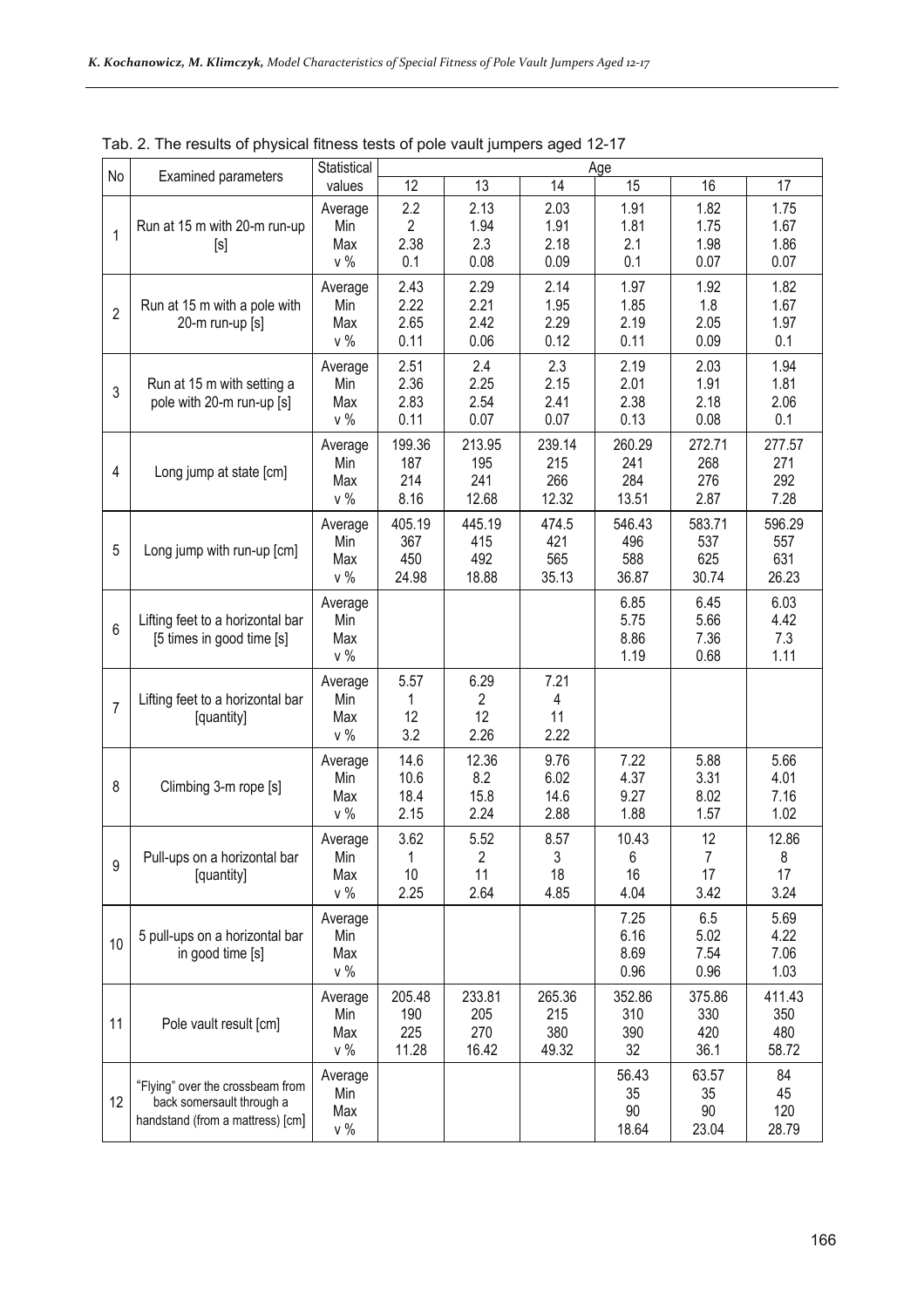| 13 | 4-kg shot put thrown back<br>over the head [m] | Average<br>Min<br>Max<br>$v\%$ | 12.72<br>11.32<br>13.29<br>0.66 | 14.34<br>12.89<br>16.25<br>1.09 | 15.43<br>14.65<br>16.24<br>0.56 |
|----|------------------------------------------------|--------------------------------|---------------------------------|---------------------------------|---------------------------------|
| 14 | 30 m run [s]                                   | Average<br>Min<br>Max<br>$v\%$ | 4.29<br>3.95<br>4.49<br>0.2     | 4.05<br>3.74<br>4.31<br>0.19    | 3.99<br>3.71<br>4.29<br>0.19    |

The conducted correlative analysis showed dependencies between particular indices of special fitness and the pole vault result (Table 3). A significant correlative dependence (at the level of 0.05) was recorded between speed-power indices and the sports result. The highest value was recorded in the attempt of climbing 3-m rope (0.7554) and lifting feet to a horizontal bar (quantity, 0.7554) and the speed of run with a pole (0.6259) and without a pole at 15-m distance with a 20-m run-up (0.6495). Interesting is the fact of a significantly lower correlation between the sports result and the run at 15-m distance with setting a pole (0.3307). Perhaps this is connected not only with the running speed necessary for a pole vault jumper during run-up, but an individual pace of the run-up resulting from the somatic build, physical fitness and psychological predispositions determining lifting one's own body on the pole to the highest possible height (adjusting the running speed to the further tasks).

Taking into account statistical distribution (example Fig. 1), results of the correlative analysis allowed defining special fitness indices in a uniform grading scale.

The above grading scale allows assessing the level of development of particular skills (indices) in a normalized grading scale. It also gives a chance to compare the level of development of particular indices with each other taking into account the changes which occur because of the training influence (Table 4).

| No             | Special fitness test                                   | Pole vault result |
|----------------|--------------------------------------------------------|-------------------|
|                | Run at 15 m with a 20-m run-up [s]                     | $-0.6495$         |
| $\overline{2}$ | Run at 15 m with a pole with a 20-m run-up [s]         | $-0.6259$         |
| 3              | Run at 15 m with setting a pole with a 20-m run-up [s] | $-0.3074$         |
| 4              | Long jump at state [cm]                                | $-0.4733$         |
| 5              | Long jump with run-up [cm]                             | 0.3307            |
| 6              | Lifting feet to the horizontal bar [quantity]          | 0.7554            |
|                | Climbing 3-m rope [s]                                  | $-0.7934$         |
| 8.             | Pull-ups on a horizontal bar [quantity]                | 0.5791            |

Tab. 3. The results of a correlative analysis of physical fitness with the pole vault result of jumpers aged 14

A detailed analysis of particular indices of pole vault jumpers' special preparation including statistical distribution allowed presenting their values in a uniform 10-point grading scale (e.g. to gain 1 point a contestant should run a 15-m distance with 20-m run-up in 2.36 seconds and with a pole in 2.65 seconds; in long jump at state he should achieve the result of 187 cm and with run-up 367 cm, etc.; cf. Table 4, Fig. 1). The above approach gives a chance to define the dynamics of development of particular special fitness indices in a uniform normalized grading scale, to determine dominant features and to compare the achieved results of physical preparation of pole vault jumpers in particular age categories.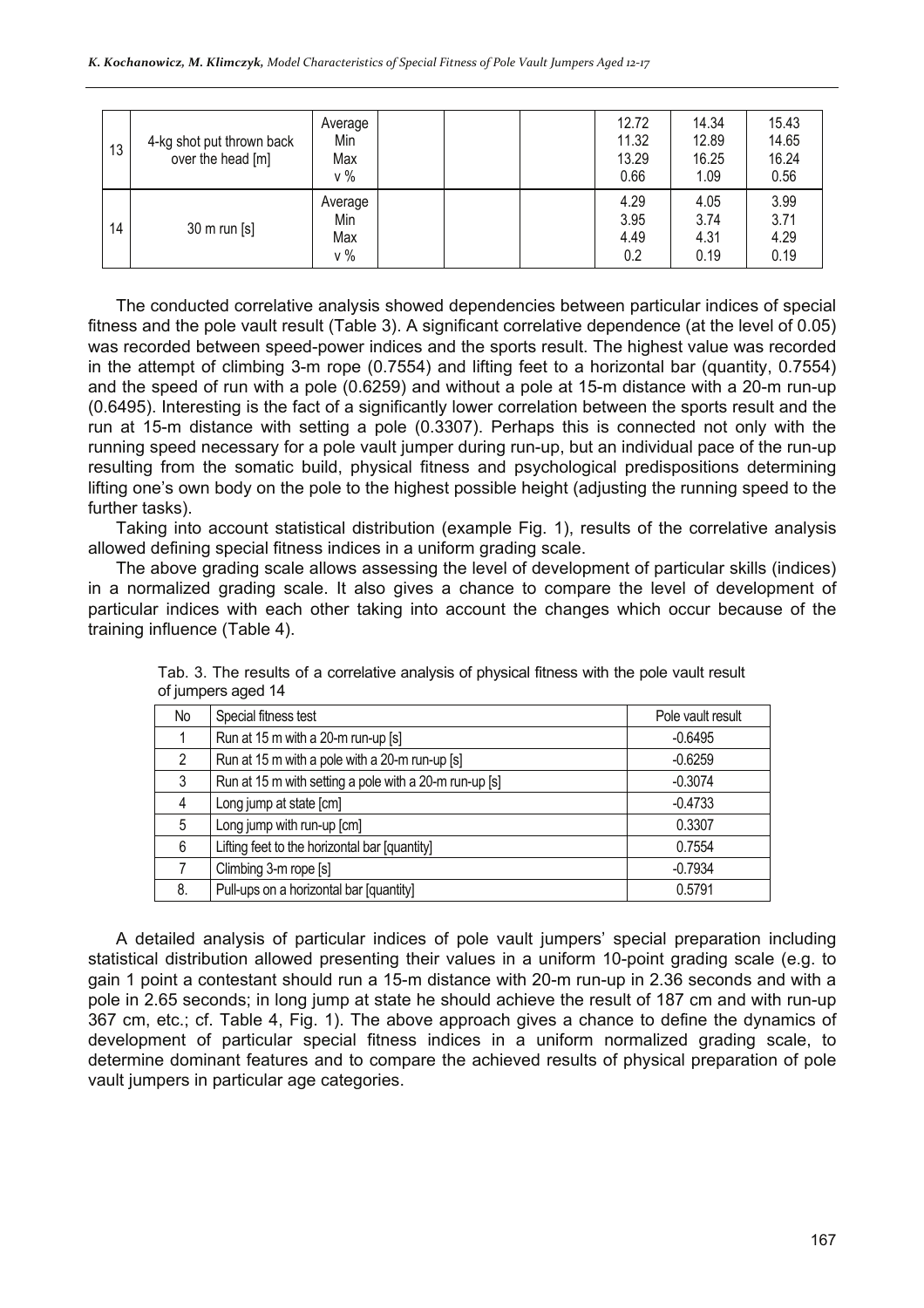



| No             | Special dexterity indices                                      | Point values of special preparation |                |       |      |       |                |      |      |      |      |
|----------------|----------------------------------------------------------------|-------------------------------------|----------------|-------|------|-------|----------------|------|------|------|------|
|                |                                                                |                                     | $\overline{2}$ | 3     | 4    | 5     | 6              |      | 8    | 9    | 10   |
| $\mathbf{1}$   | W1-run at 15 m with 20-m run-<br>up[s]                         | 2.36                                | 2.26           | 2.22  | 2.17 | 2.04  | $\overline{2}$ | 1.96 | 1.88 | 1.81 | 1.67 |
| $\overline{2}$ | $W2$ – run at 15 m with a pole<br>with 20-m run-up [s]         | 2.65                                | 2.48           | 2.34  | 2.26 | 2.2   | 2.11           | 2.02 | 1.94 | 1.85 | 1.69 |
| $\mathfrak{Z}$ | $W3 - run$ at 15 m with setting<br>a pole with 20-m run-up [s] | 2.83                                | 2.65           | 2.59  | 2.41 | 2.32  | 2.26           | 2.19 | 2.11 | 1.98 | 1.81 |
| 4              | W4 - long jump at state [cm]                                   | 187                                 | 196            | 205   | 218  | 229   | 241            | 248  | 256  | 273  | 292  |
| 5              | $W5 - long$ jump with run-up $\lfloor cm \rfloor$              | 367                                 | 398            | 423   | 459  | 475   | 523            | 541  | 556  | 589  | 631  |
| 6              | W6 - climbing 3-m rope [s]                                     | 18.4                                | 15.2           | 13.87 | 12.1 | 10.77 | 9.03           | 7.91 | 5.26 | 4.32 | 3.31 |
| $\overline{7}$ | W7 - pull-ups on a horizontal<br>bar [quantity] 1              | 1                                   | 3              | 4     | 5    | 7     | 8              | 10   | 12   | 15   | 18   |
| 8              | W8 - pole vault result [cm]                                    | 190                                 | 219            | 245   | 272  | 302   | 331            | 349  | 368  | 405  | 480  |

Tab. 4. Grading scale of special preparation of 12-17-year-old pole vault jumpers

In every physical fitness attempt W1, W2....W8 a contestant can gain a maximum of 10 points, which in total allows achieving 80 points.

The analysis in a uniform grading scale creates the basis for a generalised assessment of special preparation of pole vault jumpers, presentation of their individual model and programming further development.

The generalised assessment of special preparation of pole vault jumpers aged 12–17 is calculated by summing up the indices of attempts same for each age control.

The indices of quantitative assessment of special fitness of pole vault jumpers present as follows:

$$
WS = \frac{W1 + W2 + W3 + W4...W8}{8}
$$

where: **WS** – the index of special fitness,

**W1 .. W8** – the number of points gained on the tests (Tab. 5 and Fig. 2).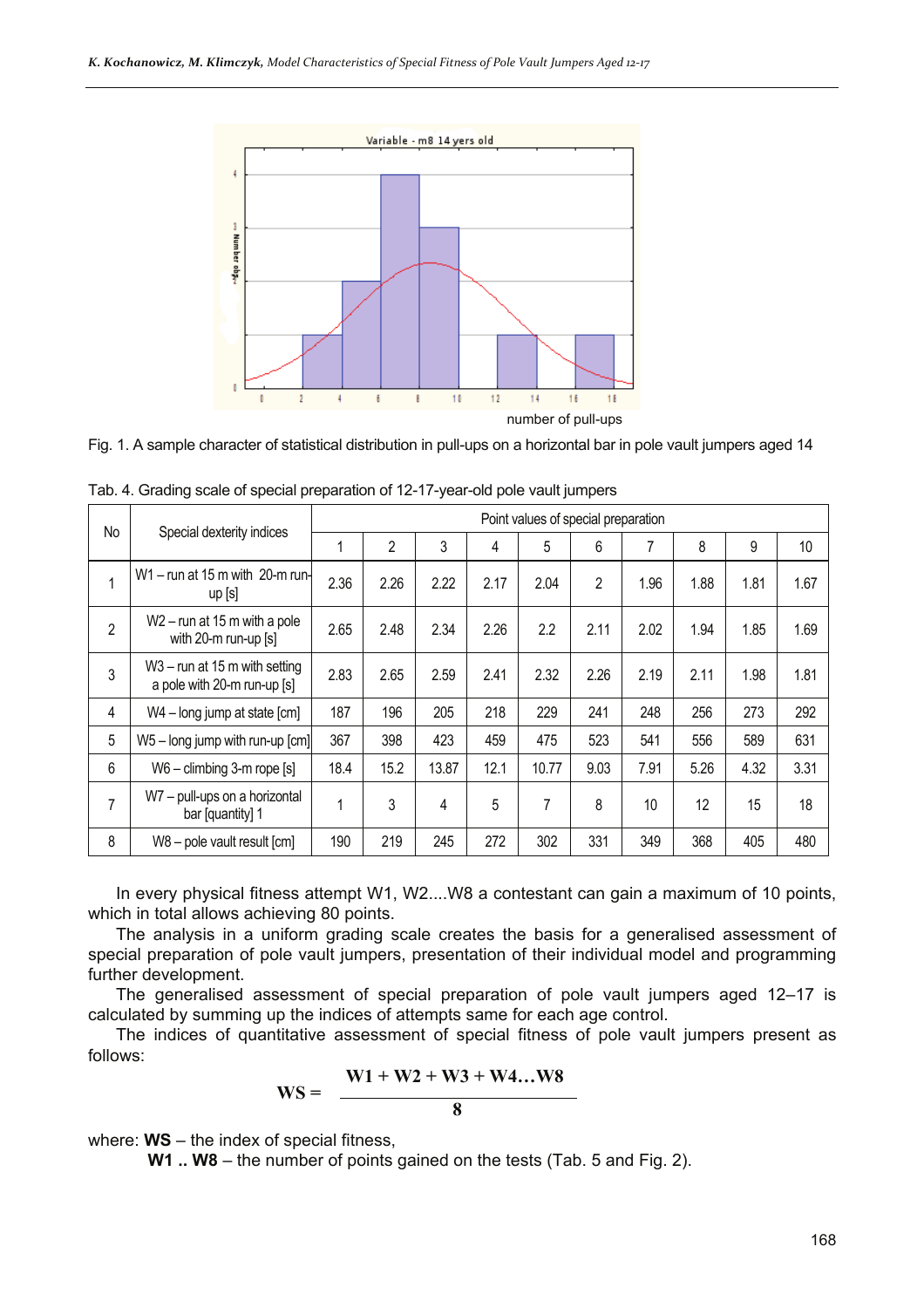

Fig. 2. Grading scale of special fitness of pole vault jumpers aged 12–17

Generalised characteristics in qualitative and quantitative approach give a chance to define the level of special preparation in the following categories: high, above average, average, below average, low (Table 5).

| Tab. 5. Generalised qualitative and quantitative assessment of sports preparation of the pole vault jumpers aged |  |  |  |
|------------------------------------------------------------------------------------------------------------------|--|--|--|
| $12 - 17$                                                                                                        |  |  |  |

| Age | Level of preparation in points |               |           |               |             |  |  |  |  |
|-----|--------------------------------|---------------|-----------|---------------|-------------|--|--|--|--|
|     | high                           | above average | average   | below average | low         |  |  |  |  |
| 12  | 38 and more                    | $37 - 34$     | $33 - 26$ | $25 - 22$     | 21 and less |  |  |  |  |
| 13  | 42 and more                    | $41 - 37$     | $36 - 30$ | $29 - 24$     | 23 and less |  |  |  |  |
| 14  | 53 and more                    | $52 - 44$     | $43 - 36$ | $35 - 27$     | 26 and less |  |  |  |  |
| 15  | 64 and more                    | $63 - 52$     | $51 - 42$ | $41 - 30$     | 29 and less |  |  |  |  |
| 16  | 70 and more                    | 69-58         | $57 - 46$ | $45 - 36$     | 35 and less |  |  |  |  |
| 17  | 75 and more                    | 74–62         | $61 - 50$ | $49 - 39$     | 38 and less |  |  |  |  |

#### **Discussion**

In modern professional sport the effectiveness of athletes' training, starting from the stage of comprehensive training, is based on selection of methods and means suitable for their individual psycho-physical features [1, 7, 14, 15, 19].

It is well known that sport results in different sports disciplines and sports events require suitable predispositions with regard to somatic build, condition, coordination and psychological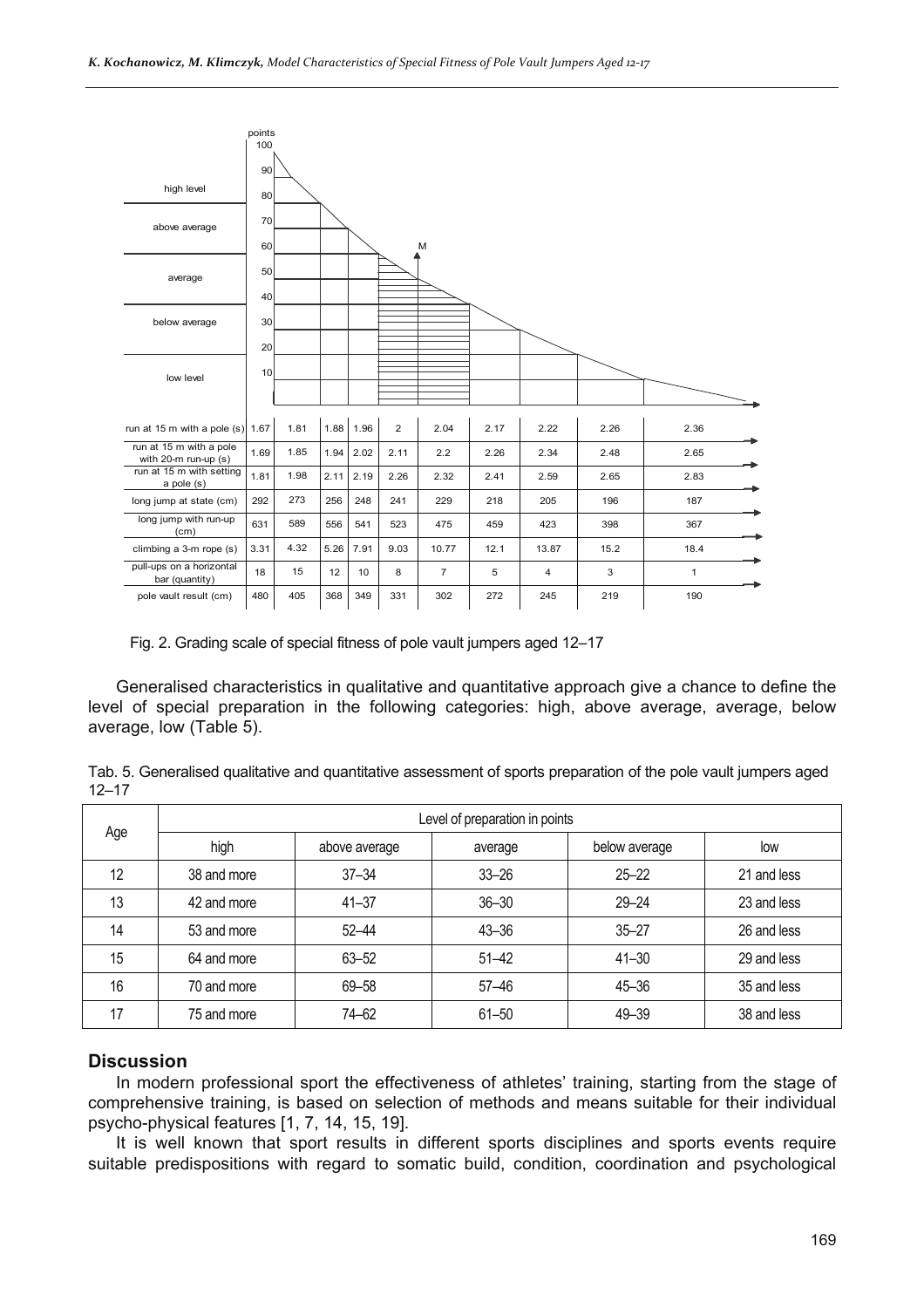skills. Therefore, these are considered as important indices of special fitness in a particular sports discipline [3, 5, 17, 18].

Objective quantitative and qualitative information about the level of special sports preparation allows defining model characteristics in particular sports disciplines [9, 10, 12, 14]. Comparing the achieved results of physical fitness or physical development of particular sportsmen with the achievements of the best ones leads to optimization of the training process.

Determination of model characteristics for sportsmen doing pole vault at the age of 12–17 allowed defining specific training tasks and individualisation in programming and realization of training loads.

A thorough analysis of the athletes' physical development proved a systematic development of the examined indices. The biggest growth in the body height was recorded at the age of 13–15 and a relatively small one in the body weight. The visible growth in muscle mass and shoulder width was recorded at the age of 16–17. With age we can observe a smaller diversity in the somatic build among the pole vault jumpers. The above observations in the field of anthropometric indices may be used as model characteristics for the selection of the candidates for sports training and in the process of managing the training at particular stages of pole vault.

The results of physical fitness tests also showed a systematic development of its particular indices and sustaining diversity between the contestants of different age categories. A greater dispersion of the tests results was recorded in the attempts of general character and a smaller one in special fitness indices. It was noted that the examined sportsmen are characterised by individual profiles of somatic build and physical fitness, which in a significant way correlate with the sports result. This was also proved by our and other authors' previous research presented in the first part of the paper. It needs to be emphasised that with age an increasing diversity of sports results of the pole vault jumpers was recorded. This diversity at the age of 12 reached 11% (where the average score of the group was at the level of 205 cm), and at the age of 17 it increased to 58%, while the average score of the group was at the level of 411 cm. It is worth noticing that since the beginning of the study there was a leader who systematically improved his sports results from 225 cm at the age of 12 to 480 cm at the age of 17. The biggest improvement in the results of this athlete, similarly to the examined groups, was recorded between the age of 13–14 and 16–17. It is interesting that this contestant was the weakest in some of the speed-power attempts (the run at 15-m distance without a pole, pull-ups on a horizontal bar in good time) and he was the best in other ones (4kg shot put thrown back over the head).

The above study proves a need for further analysis whose aim would be to optimise the training process on the basis of athletes' individual psycho-physical predispositions.

#### **Conclusions**

The conducted analysis of the tests results allowed reaching the following conclusions:

- 1. With age a smaller diversity of somatic build can be observed among 12–17-year-old pole vault jumpers.
- 2. Significant dependencies between the level of development of speed-power skills and the sports result of pole vault were recorded among the examined athletes.
- 3. The sportsmen have individual characteristics resulting from somatic build, motor predispositions and the level of motor skills, which together contribute to the achievement of the best results in pole vault.
- 4. A quantitative and qualitative assessment of special fitness of the pole vault jumpers allows defining their individual profiles of development.

### **References**

- 1. Kochanowicz K. Kompleksowa kontrola w gimnastyce sportowej [in Polish] [Complex control in gymnastics]. Gdańsk: AWF; 1998.
- 2. Naglak Z. Metodyka trenowania sportowca [in Polish] [Methodology of coaching a sportsperson]. Wrocław: AWF; 1991.
- 3. Platonov VN. Obshchaya teorya podgotovki sportsmenov v olimpiyskom sporte [in Russian] [Overall theory of training of sportsmen in the Olympic sport]. Kiev: Olimpiyskaya Literatura; 1997.